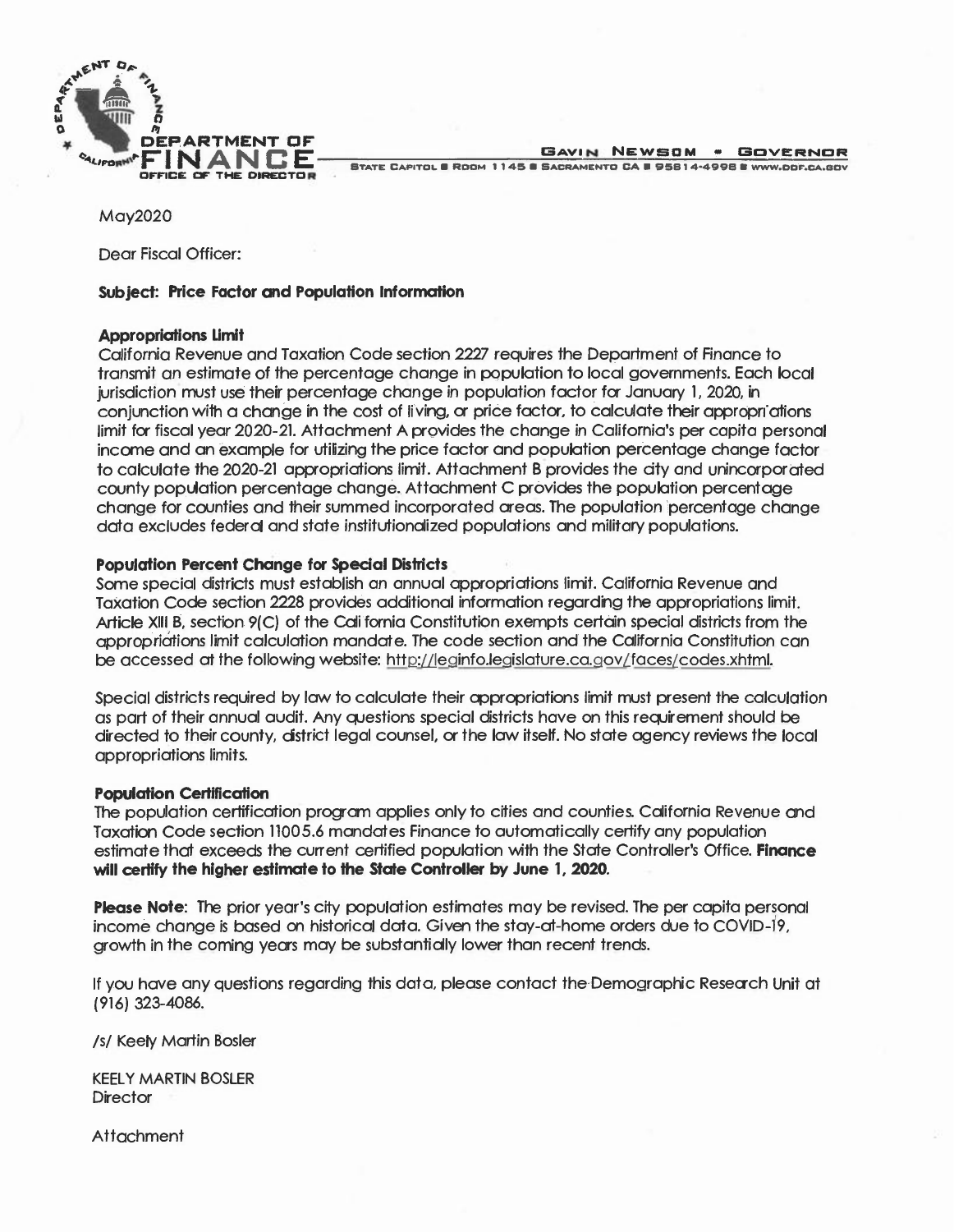A. **Price Factor:** Article XIII B specifies that local jurisdictions select their cost of living factor to compute their appropriation limit by a vote of their governing body. The cost of living factor provided here is per capita personal income. If the percentage change in per capita personal income is selected, the percentage change to be used in setting the fiscal year 2020-21 appropriation limit· is:

### Per Capita Personal Income

| Fiscal Year<br>(FY) | Percentage change<br>over prior year |  |
|---------------------|--------------------------------------|--|
| 2020-21             | 3.73                                 |  |

B. Following is an example using sample population change and the change in California per capita personal income as growth factors in computing a 2020-21 appropriation limit.

#### **2020-21:**

Per Capita Cost of Living Change = 3.73 percent Population Change = 0.22 percent

| Per Capita Cost of Living converted to a ratio: | $3.73 + 100 = 1.0373$<br>100 |
|-------------------------------------------------|------------------------------|
| Population converted to a ratio:                | $0.22 + 100 = 1.0022$<br>100 |

Calculation of factor for FY 2020-21:

**1.0373 X 1.0022** = **1.0396**